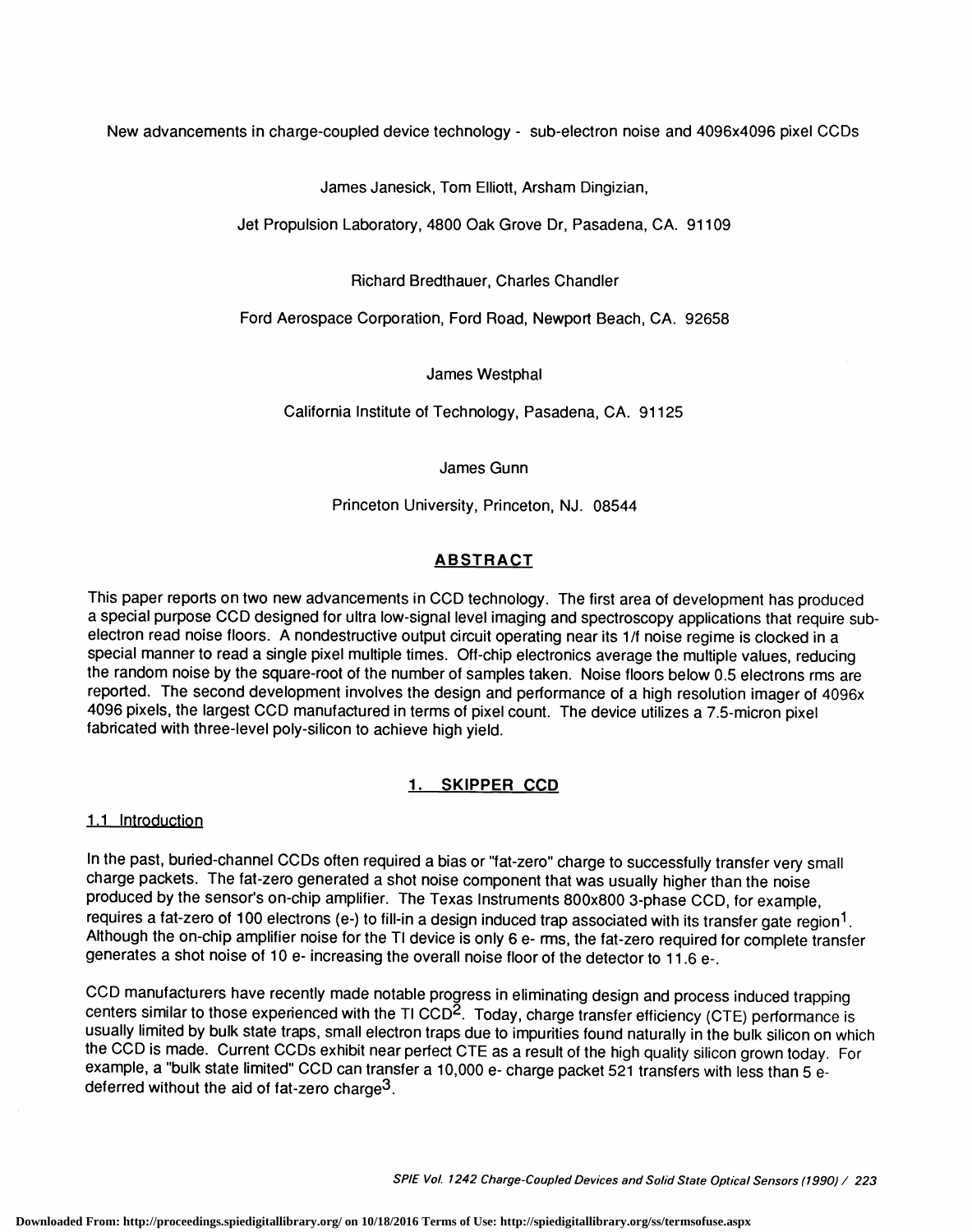Although charge packets of a few electrons can be transferred, the CCD is unable to read the charge accurately because of the relatively high noise floor inherent to the sensor's on-chip amplifier (typically a few electrons rms). Efforts this year have been directed at the CCD manufacturer to break the 1 e- noise barrier so that the high CTE now achieved can be fully exploited.

Theoretically, the read noise for the scientific CCD can be reduced without limit by the amount of process time spent on each pixel. There are, however, practical limits to this procedure. Employing short sample periods of typically less than 8 micro-seconds, we find that the noise of the CCD decreases by the square root of the sample time. However, for longer sample times, the noise only gradually decreases and, for some CCD camera systems, the noise actually increases due to low frequency noise sources encountered (e.g., 1/f noise generated by the CCD amplifier). Our current knowledge in minimizing CCD amplifier noise indicates that 2 to 3 e- may be the practical limit assuming that conventional output charge detection schemes are utilized (i.e., floating diffusion MOSFET amplifiers).

The CCD Skipper was invented to circumvent the 1/f noise problem and realize a square root reduction in noise with increasing sample time thereby allowing sub-electron noise floors to be achieved. The principal function of Skipper technology is to allow the user to nondestructively measure the charge contained in a pixel multiple times (similar to CID operation) using a "floating gate" amplifier. The samples collected for a given pixel are then averaged together off-chip reducing the random noise of the on-chip amplifier by the square root of the number of samples taken. For example, if a pixel is sampled 1 00 times, the random noise associated with the on-chip amplifier is diminished by a factor of ten.

#### 1.2 Architecture. Operation and Fabrication

Figure 1 shows a design layout of an experimental Skipper CCD fabricated at Ford Aerospace. The design shows the output region and the floating gate electrode used to detect signal charge in the channel near the end of a three-phase horizontal register. The floating gate is connected to a MOSFET source follower amplifier and to a MOSFET reset switch used to preset the gate to a reference voltage before signal charge is dumped. The Skipper sequence begins by clocking the horizontal register one pixel and transferring charge into gate 1



Figure 1. Design layout of an experimental Skipper CCD.

<sup>224 /</sup> SPIE Vol. 1242 Charge-Coupled Devices and Solid State Optical Sensors (1990)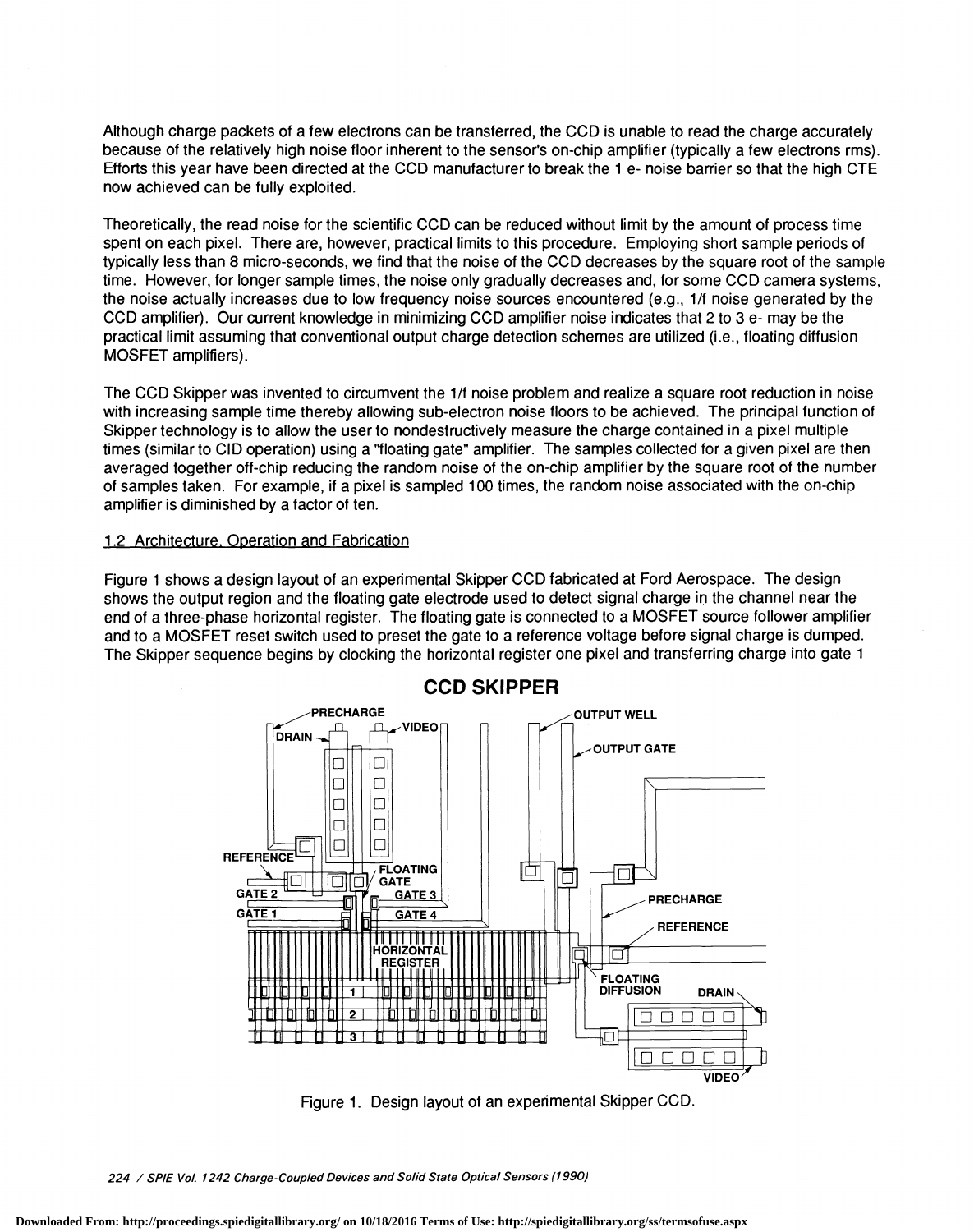(refer to Figure 2). The horizontal clocks are then inhibited for the duration of the Skipper cycle and, shortly thereafter, the floating gate is preset to Vref. Gate 1 is then clocked low forcing charge to transfer through gate 2 into the potential well under the floating gate. The voltage at the output source of the amplifier changes in proportion to the amount of charge transferred beneath the floating gate. The voltage is then sampled by offchip electronics resulting in the first sample for the pixel. The charge packet is then quickly moved back to gate 1 by clocking gates 2 and 1 high completing the sequence. The floating gate is reset again and the above cycle is repeated several times depending on the final noise level required.



Figure 2. Timing diagram for the Skipper CCD shown in Figure 1.

**SIGNAL** 

When all samples for a pixel are collected, gates 3 and 4 are activated forcing charge back into the horizontal register (i.e., phase 3). As the horizontal register is clocked, the charge packet is transferred to a conventional floating diffusion MOSFET amplifier at which point it can either be sampled again (only once for this type of amplifier) or discarded through a second reset MOSFET.

The Skipper CCD is fabricated using processes identical to those used for other Ford CCDs. Fabrication details of Ford CODs are briefly discussed below for the 4096x4096 pixel CCD.

#### 1.3 Performance

Figure 3 shows processed video line traces generated by an experimental 64Vx256H Skipper CCD in response to a square-wave target. The clocks to the CCD sample 21 extended pixels and the first 89 video pixels sixty-four times each. The remaining 167 pixels are rapidly readout ("skipped") by sampling these pixels only once. Figure 3b magnifies Figure 3a showing the 89th pixel followed by 43 single-sampled pixels. Careful examination of the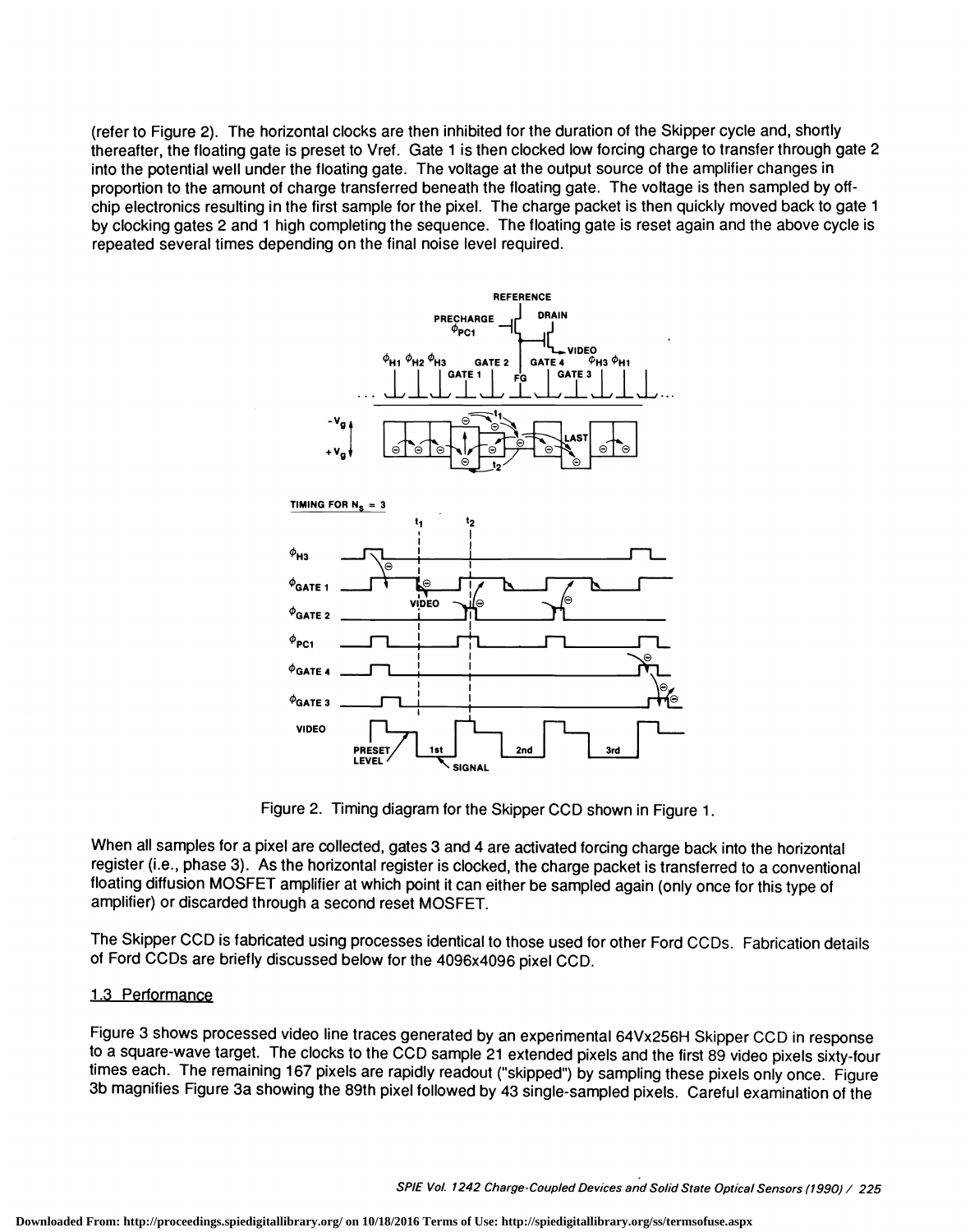89th pixel shows the random read noise associated with the 64 samples. This noise will later be suppressed offchip by averaging these samples into a single value. 0 !!l!!

 $\overline{6}$   $4000$ 

100 2000 3000

 $\frac{2}{3}$  5000  $\frac{1}{5}$  |  $\frac{6}{9}$ 

6000

7000 8000

10000 <u>E</u><br>6980 7000







6980 7000 7020 7040

4000  $\frac{1}{\epsilon}$   $\leftarrow$   $\leftarrow$   $\leftarrow$   $\leftarrow$   $\leftarrow$   $\leftarrow$   $\leftarrow$   $\leftarrow$   $\leftarrow$   $\leftarrow$   $\leftarrow$   $\leftarrow$   $\leftarrow$   $\leftarrow$   $\leftarrow$   $\leftarrow$   $\leftarrow$   $\leftarrow$   $\leftarrow$   $\leftarrow$   $\leftarrow$   $\leftarrow$   $\leftarrow$   $\leftarrow$   $\leftarrow$   $\leftarrow$   $\leftarrow$   $\leftarrow$   $\leftarrow$   $\leftarrow$   $\leftarrow$   $\leftarrow$   $\leftarrow$   $\leftarrow$ 

9000  $\frac{1}{2}$  0.35 $\frac{1}{2}$  0.35 $\frac{1}{2}$ 

7060 7080 7100

Figure 4 demonstrates sub-electron read noise performance for the same device in response to four low-light level point sources. Each pixel in the top image is displayed using only the first sample of a 64 sample/pixel set. The pixels in the bottom image utilize all 64 samples. Random read noise levels of 7.6 e- and 0.97 e- are measured for the top and bottom images respectively using the photon transfer technique.<sup>1</sup> The smallest point source signal seen in the bottom image is 3-4 e-. The two point images on the right side of the top image are completely hidden in the noise but are clearly seen in the bottom image due to the noise reduction.



Figure 4. A Skipper response to 4 low-light-level point sources. The smallest point source seen in the bottom image is only 3-4 e-.

226 / SPIE Vol. 1242 Charge-Coupled Devices and Solid State Optical Sensors (1990)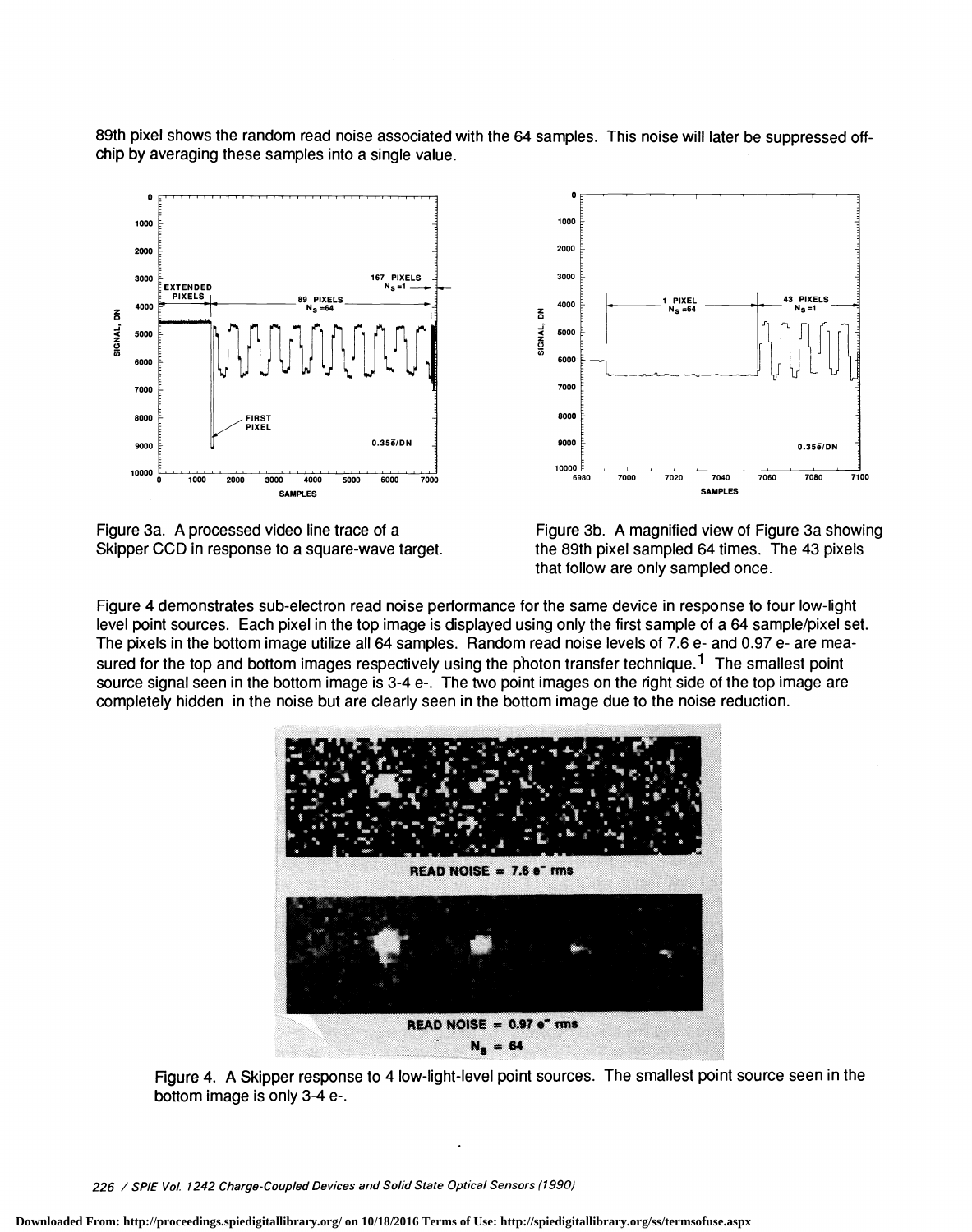Figure 5 shows corresponding line traces taken through the four point images at a higher signal level (approximately 10 e- for the point source on the right side). In Figure 5a, single pixel sampling is employed, whereas Figure 5b uses all 64 samples to display improved response.

The experimental Skipper CCDs fabricated at Ford exhibit noise levels that range between 6 to 10 e- rms (single sampling). Employing 64 samples/pixel, the noise levels for the same CCDs are reduced to 0.75-1 .25 e-. Noise levels below 0.5 e- have been achieved by employing 256 samples/pixel. It was observed that for more than 256 averages noise performance below this level begins to deviate from theory (i.e., square root noise relationship). Investigation into the quandary revealed that ultra-small signal sources on the array were responsible, sources that generate small amounts of signal variation from pixel-to-pixel which would not average out using multiple samples/pixel (i.e., dark current, spurious charge, luminescence, etc.)<sup>1</sup>. At this level, unwanted sub-electron signal sources are critical to Skipper CCD pertormance. For example, a dark signal of only 0.5 e-/pixel produces a shot noise component of 0.71 e-, enough to dominate a random read noise of 0.5 e-. Fortunately , we have found that these very small sources of charge can be controlled by cooling (thermal dark current), clock waveshaping (spurious charge) and reduced voltage bias to the CCD (luminescence).



Figure 5a. Video line trace taken through the four point sources shown in Figure 4 at a slightly higher signal level. One sample/pixel is employed in this plot.



Figure 5b. Same line trace as Figure 5a employing 64 samples/pixel showing an improved noise floor.

For visible wavelength applications the Skipper CCD is only beneficial over a limited signal range due to shot noise limitations. The signal-to-noise (S/N) of an image generated by a Skipper CCD is derived by the formula:

$$
S/N = S/(R^2/N_S + S)^{1/2}
$$
 (1)

where R is the read noise (rms e-, single sampling),  $N_S$  is the number of samples taken per pixel, S is the average signal level of the image (e-) and  $S^{1/2}$  equals the signal shot noise.

Figure 6 plots S/N as a function of signal presenting a family of curves for various  $N_S$ . Each plot assumes a read noise of 1 0 e-. The useful dynamic range for multiple pixel averaging can be defined as the ratio of maximum to minimum applicable signal levels. The maximum applicable signal level is taken to be that at which the shot noise equals the read noise. In this case, multiple pixel averaging will result in no greater S/N increase than  $2^{1/2}$  as Ns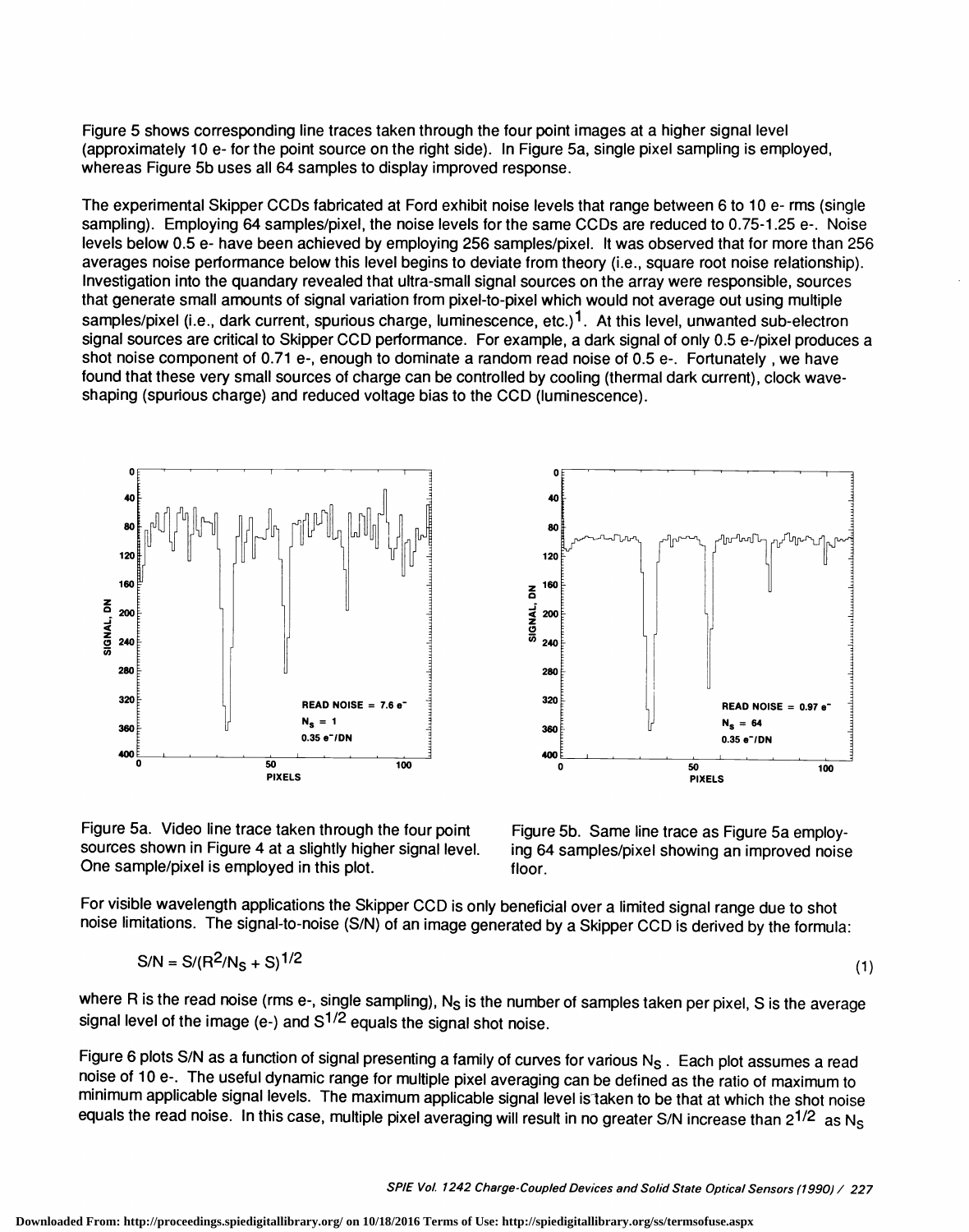approaches infinity. The minimum applicable signal level is that for which the lowest S/N acceptable to the user can be achieved with unlimited multiple pixel averaging. With these definitions, the useful dynamic range for the Skipper CCD is given by

$$
DR = (R/(S/N)m)^2 \tag{2}
$$

where  $(S/N)$ <sub>m</sub> is the lowest signal-to-noise acceptable by the user. Assuming a 10 e- noise floor and a minimum S/N of 3, a useful dynamic range of 11 is calculated, as indicated in Figure 6.

From Eq. (2) it can be seen that the useful dynamic range decreases as the read noise is reduced. The dynamic range collapses to unity when a read noise of 3 e- is achieved, at which point multiple pixel averaging is not advantageous for visible imaging.

For detecting point sources of light on a black background (e.g., as in Figure 4) or individual photon events, the Skipper CCD is very beneficial since sub-electron noise floors can be provided. For example, CCDs are being applied to simultaneously count high energy photons and estimate their energy by measuring the amount of charge they generate. In an earlier paper<sup>3</sup>, it was shown that the low-noise (3 e-) and near perfect CTE (0.999999) characteristic of today's CCDs have made it possible to achieve "Fano-noise-limited" performance over the soft x-ray regime, a condition where the detector's energy resolution is primarily limited by the statistical variation in the charge generated by the interacting x-ray photon. Noise levels less than 1 e- allow Fano-noiselimited performance to extend into the extreme UV. This noise level is presently achieved. If the noise floor can be lowered significantly below 1 e-, it is conceivable that the single photo-electron can be detected (a CCD type we refer to as the Quantum CCD). Developmental work in this area is underway.



Figure 6. S/N plot for visible imagery for various N<sub>S</sub>.

Figure 7 is a computer generated simulation for a Skipper CCD that is stimulated with boron x-rays (183 eV) that each generate 50 e-. The left image employs single sampling ( $N<sub>S</sub> = 1$ ) assuming an initial noise floor of 7 e-. The photon events are barely detectable in the image due to the high noise floor. In the image on the right, the noise floor is reduced to 0.61 e- by employing 128 samples/pixel. The events now are clearly seen.

228 / SPIE Vol. 1242 Charge-Coupled Devices and Solid State Optical Sensors (1990)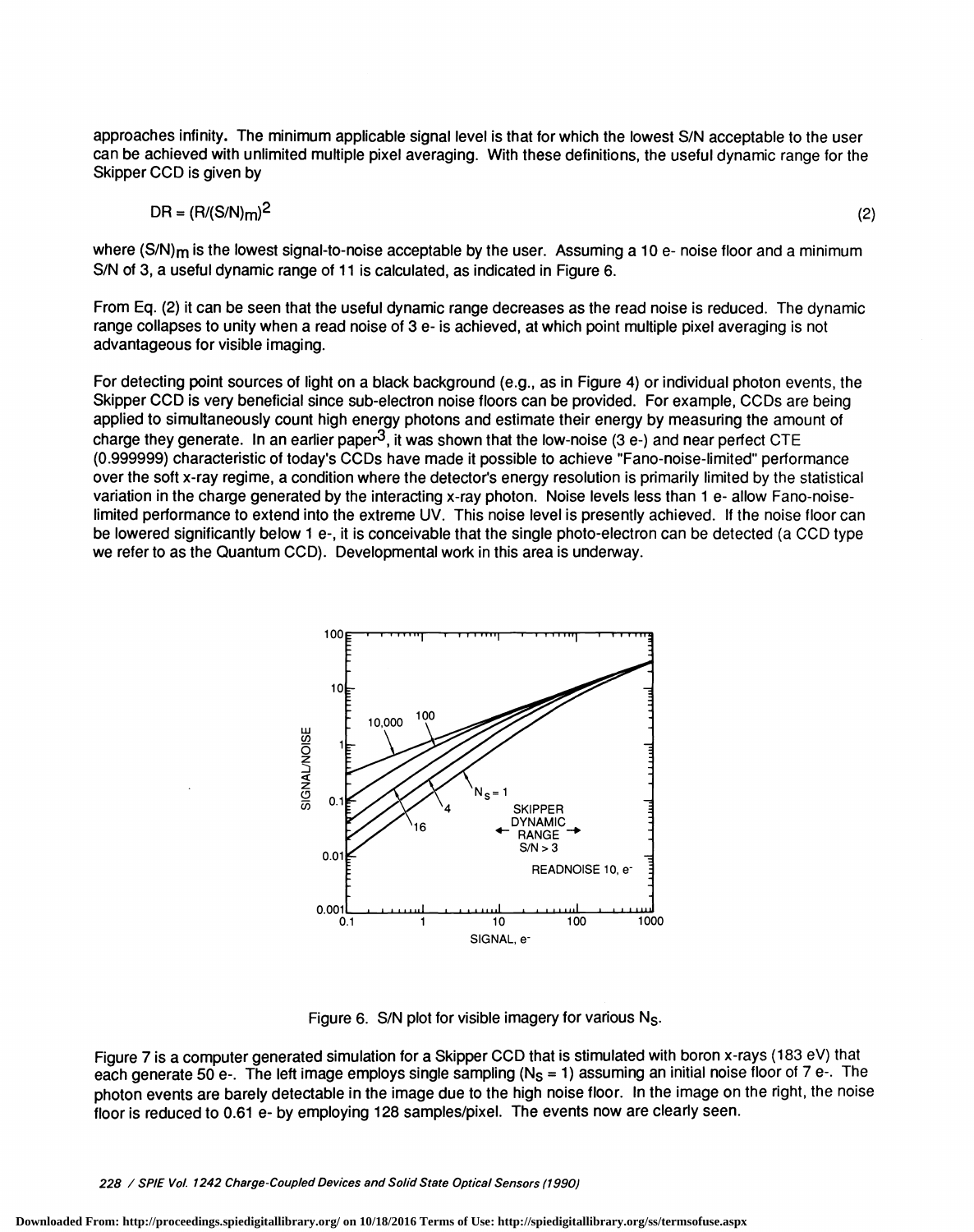

Figure 7. Computer simulation showing S/N improvement for boron x-ray events when the noise is reduced from 7 e- (left image) to 0.61 e- (right image) employing 128 samples/pixel.

The S/N in measuring an individual photon event for an averaging Skipper COD is found by the formula:

$$
S/N = S/((R^2/N_S) + S^*F)^{1/2}
$$
 (3)

where F is the Fano-factor given empirically as 0.1,  $N_S$  is the number of samples/pixel, and S is the number of electrons generated by the interacting photon, found for silicon by E/3.65 where E is the energy of the photon in electron volts (eV).

Figure 8 plots Eq. (3) as a function of photon energy encompassing the EUV and soft x-ray spectrum for various N5 and assuming an initial read noise of 7 e-. Note for high energy photons (>1 keV) Fano-noise-limited pertormance is achieved by employing 16 samples/pixel. For low energies, multiple pixel sampling significantly improves the sensor's energy resolution; however, more samples are required. For instance, at 1 00 eV, 100 samples/ pixel improves the S/N by 5.36 times compared to single pixel sampling.



Figure 8. S/N plot for individual photon events for various N<sub>S</sub>.

SPIE Vol. 1242 Charge-Coup/ed Devices and Solid State Optical Sensors (1990) / 229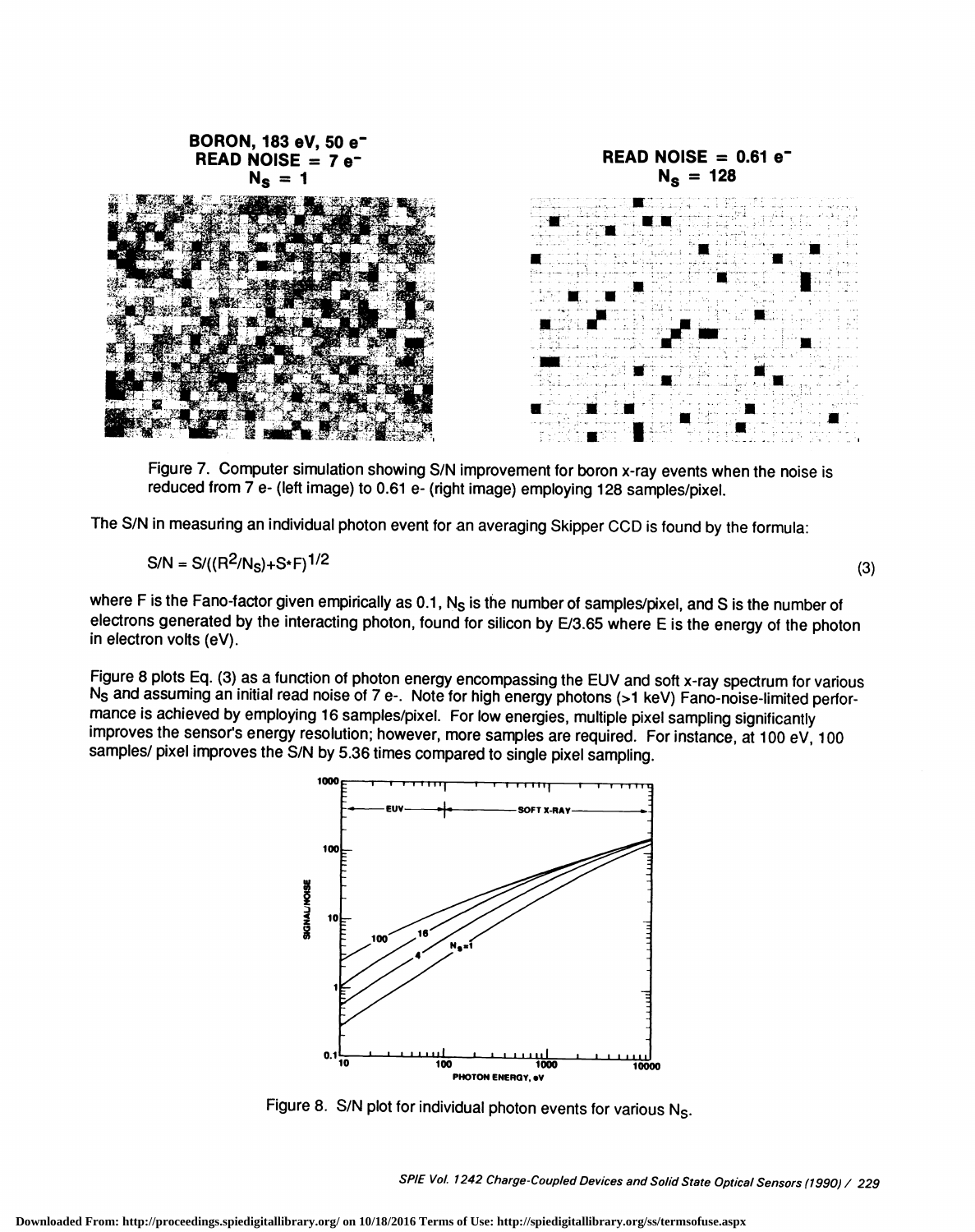Figure 9 shows an x-ray image composed of individual x-ray events. Based on a single frame of data, each pixel in the left image is made from a single sample taken from a 64 sample set. The pixels in the right image include all 64 samples thereby reducing the noise by a factor of eight (below 1 e- rms). So comparisons can be directly made, the signals of the averaged image were multiplied by eight so an equal noise level is seen in the two images. The averaged image uncovers more charge associated with the x-ray event not seen in the single sampled image. For example, the horizontal events barely detected in the noisy image are clearly seen in the averaged image. These particular events are generated when x-ray photons interact outside the array below the horizontal register. As charge diffuses towards this register the event cloud expands resulting in the extended images seen.



Figure 9. X-ray responses employing single pixel sampling (left) and 64 samples/pixel (right). The image on the right exhibits a read noise of less than 1 e- rms.

The Skipper CCD has also revealed that the x-ray event is considerably larger in extent than previously thought. In a earlier paper<sup>3</sup>, we attempted to measure the Fano-factor using the CCD. These experiments always yielded a Fano-factor greater than the accepted value (F=0.1) by about a factor of two. Charge spreading among pixels causes the energy of the photon to be underestimated in conjunction with increasing the uncertainty in the absolute charge measured. These factors make it appear that a larger Fano-factor is at work. The Skipper CCD has allowed us to find small amounts of hidden charge buried in the noise resulting in smaller calculated Fanofactor.

## 1.4 Summary

The primary disadvantage in achieving sub-electron noise floors using the Skipper CCD is the large number of samples required which may result in excessive frame times for larger CCD imagers. Frame time can be minimized by allocating most of the signal processing time to sampling the video signal and reducing overhead timing functions such as ADC conversion time. Further, for most imaging applications it is not necessary to interrogate every pixel in an image multiple times. Alternatively, multiple sampling is performed only in those regions of interest and other areas of the array that are either void of charge or shot noise limited are skipped. This process can be automatically set up by utilizing two Skipper amplifiers incorporated into the horizontal register separated by a fixed number of pixels. The first floating gate is used to detect the incoming signal level to decide if the second gate should perform multiple sampling. Read time can also be reduced by fabricating Skipper CCDs that employ multiple floating gates making it possible to average several pixels simultaneously.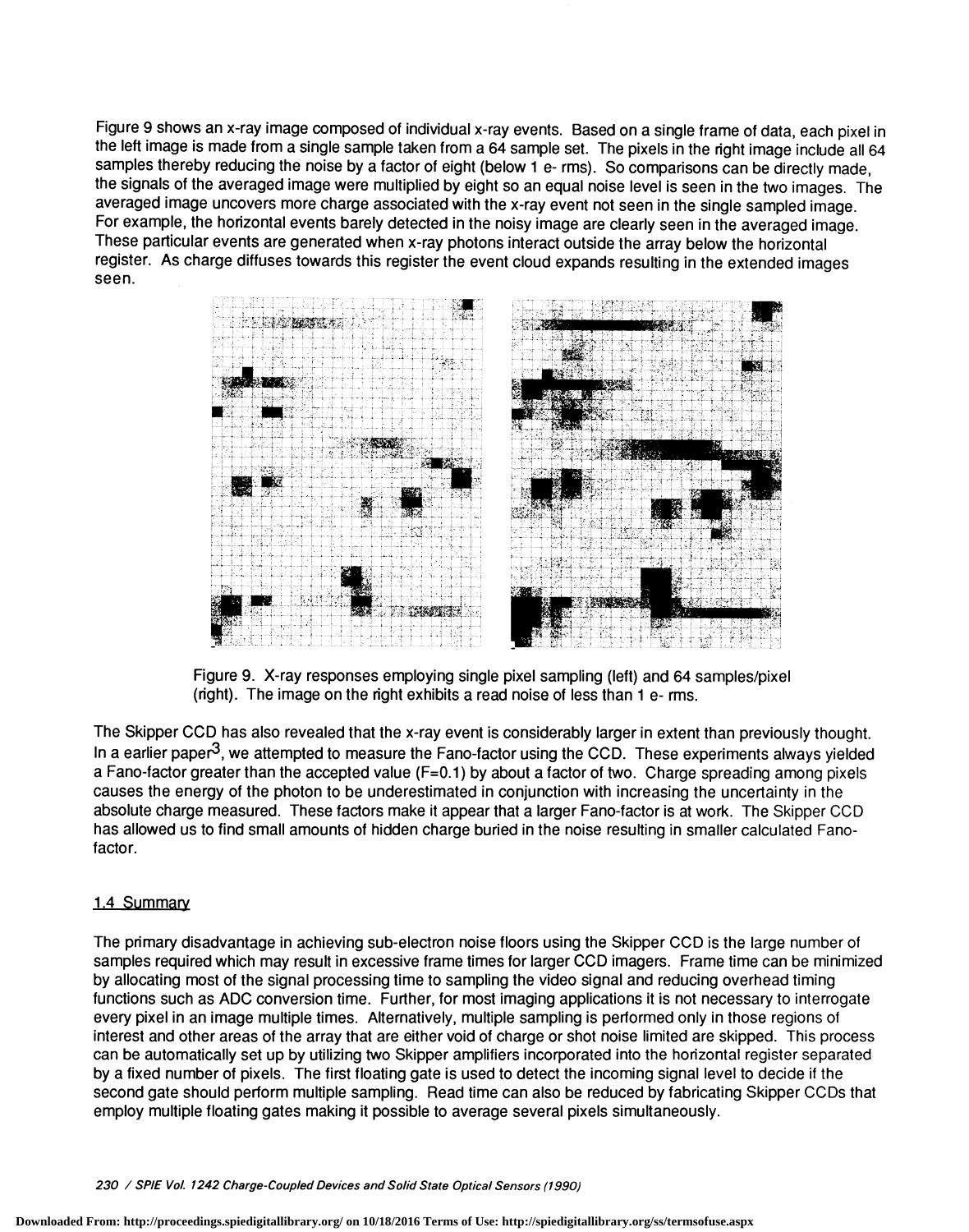An important developmental task remaining is to improve Skipper performance by minimizing the noise associated with the floating gate amplifier. As indicated above, experimental floating gate amplifiers currently exhibit noise floors as low as 6 e-. Optimization of the amplifier could reduce the noise floor below 3 e- thereby decreasing the number of samples/pixel by a factor of 4 while yielding the same noise performance. The primary factor in reducing amplifier noise will be made by increasing the floating gate sensitivity (i.e., Volts/e-). This will be accomplished by reducing the capacitance associated with the floating gate and eliminating parasitic capacitances in the vicinity. For example, current Skipper CCDs could be improved by reducing the size of the horizontal register and the associated channel capacitance. In some applications, the size of the floating gate can also be made as small as possible since full well capacity is not an important factor.

The ultimate test for the Skipper CCD, yet to be achieved, is to detect the single photo-electron. Skipper cameras have been constructed which employ ultra high gain, in excess of 100 ADC counts per electron. Assuming that the noise can be lowered to 0.2 e- rms using multiple sampling, there is no fundamental reason why the photo-electron can't be detected. It will be interesting to see if the CCD can accomplish this feat in the near future.

## 2. 4096X4096 PIXEL CCD

### 2.1. Introduction

Almost two decades have passed since the first commercially available 100x100 pixel CCD was introduced by Fairchild Semi-conductor. Following its success, COD groups began fabricating sensors with pixel counts cornpatible with commercial TV formats (i.e., 512Vx320H). Until about two years ago the 512x512 sensor was considered to be the largest practical sized COD that technology could provide, although larger, expensive custom imagers were under development behind the scenes (i.e., the TI 800x800 CCDs<sup>1</sup>). Today the situation has changed remarkably, prompted by intense competition among COD manufacturers. The high CTE performance reported above in conjunction with high fabrication yields has opened the door for ultra-large COD arrays. For example, the 1024x1024 pixel CCD is routinely fabricated and is now considered the "standard" format by the scientific imaging community. The 2048x2048 COD is being made by three COD manufacturers (Kodak, Tektronix, and Ford Aerospace), and a few of these giant chips are actually generating science at selected astronomical observatories. Ford Aerospace has taken the lead in producing a 4096x4096 7.5-micron pixel sensor, the largest CCD fabricated in terms of pixel count<sup>4</sup>. The new sensor contains over 1600 times the number of pixels than the precursor 100x100 Fairchild CCD and is equivalent to over one hundred 512x320 CODs. The 2048 and 4096 imagers clearly demonstrate that OCD technology is advancing at an accelerated pace. A brief discussion of the 4096 COD is provided below.

#### 2.2 Ford History

During the past four years, the Ford Aerospace Corporation has collaborated with outside COD groups to develop large custom area array CODs for scientific use. Initial efforts were launched by the Photometrics group who funded and directed activities which led up to the 516x516 4-phase (two-level poly) 20-micron pixel CCD<sup>5</sup>. Photometrics' objectives at that time were motivated by the lack of scientific grade CODs with formats greater than/or equal to 512x512 pixels as required for their CCD camera systems. The endeavor at Ford successfully produced about 100 high-performance scientific sensors each of which exceeded the performance goals initially specified by Photometrics.

News spread quickly about Photometrics' accomplishments and prompted other organizations to team with Ford in developing CODs for their special imaging needs. At the beginning of 1988, Science Applications International Corporation (SAIC) approached Ford and JPL to fabricate a custom 1024x1024 3-phase (three-level poly) CCD to be utilized in several of their proposed camera systems. This venture was also very successful with performance equal to the Photometrics CCD having been demonstrated<sup>6</sup>. As a side benefit, the yield for the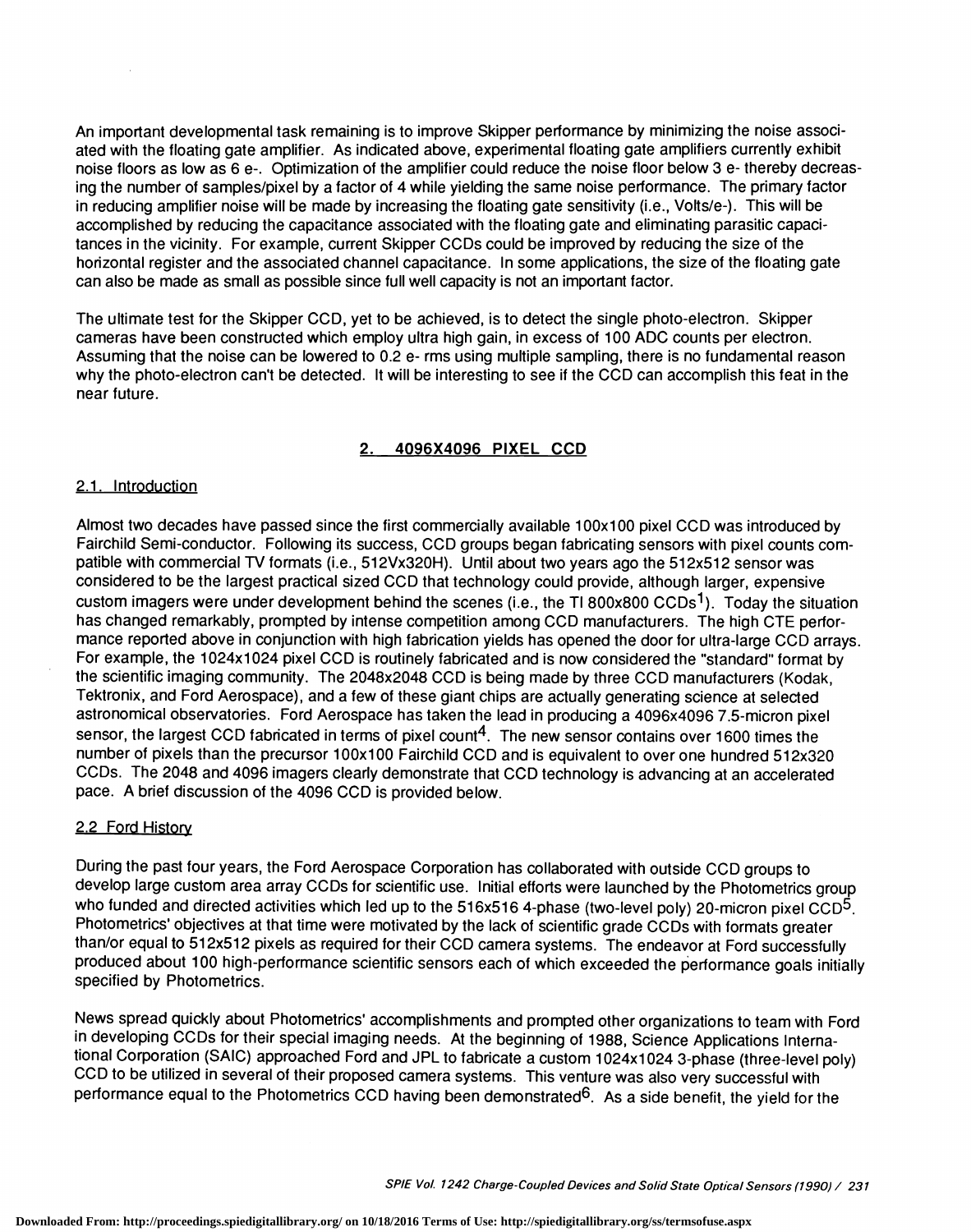1 024 CCD was considerably higher than that achieved for the Photometrics 51 6 CCD (about a factor of 1 00 in terms of pixel count).

Other Ford activities which have recently been successful include the CIT Mars Observer Camera line array CODs (2048x1 , 3456x1), the JPL CRAF/Cassini COD (1024x1024), the Ford 2048x2048 7.5 and 15-micron CODs, the Skipper CCD discussed above, and the CIT/JPL resistive gate CCD.

#### 2.3 Architecture

The layout ofthe 4096 sensor is shown in Figure 10. The design is similar to layout configurations implemented by other COD manufacturers (Thompson CSF, Tektronix, TI, etc.). The upper half of the 4096 COD can be read out using the top horizontal register and the lower section using the bottom register thereby providing twochannel operation if desired. Alternatively, the whole array can be clocked out either to the top or bottom register using a single amplifier stage.



Figure 10. Layout of the 4096x4096 CCD.

Each horizontal register has twice the area of a vertical array pixel. This provides for signal summing of adjacent rows of the array in the horizontal register prior to the readout of a row. The horizontal register is extended 32 pixels past the edge of the array. An output well (Figure 11), the last storage gate in the horizontal register, is twice the capacity of a horizontal pixel. This provides for summing of adjacent columns in the array. Thus, with proper clocking, the 4096 COD can be reduced to a 2048x2048 array with 15-micron pixels.

The output amplifier consists of a single stage source follower. A geometry of 6Lx6OW-microns achieves an output sensitivity of 2 to 3 micro-V/e-. A single gate is used to reset the channel to the voltage set on the reset drain. Noise performance of the on-chip amplifier is typically 5 e- assuming a 4 micro-sec sample time.

The addition of a separate mask level and a second layer of aluminum, allows one to mask off one-half of the imaging area. In this manner, the device can be operated in a frame store mode.

Each pixel of the 4096 COD is 7.5-microns square consisting of three phases. The active area of the device is 3.72 cm by 3.72 cm. The 7.5-micron pixel size was selected so that four imagers could be fabricated on a single four-inch wafer. A larger pixel would have reduced the number chips on the wafer affecting the yield of usable devices.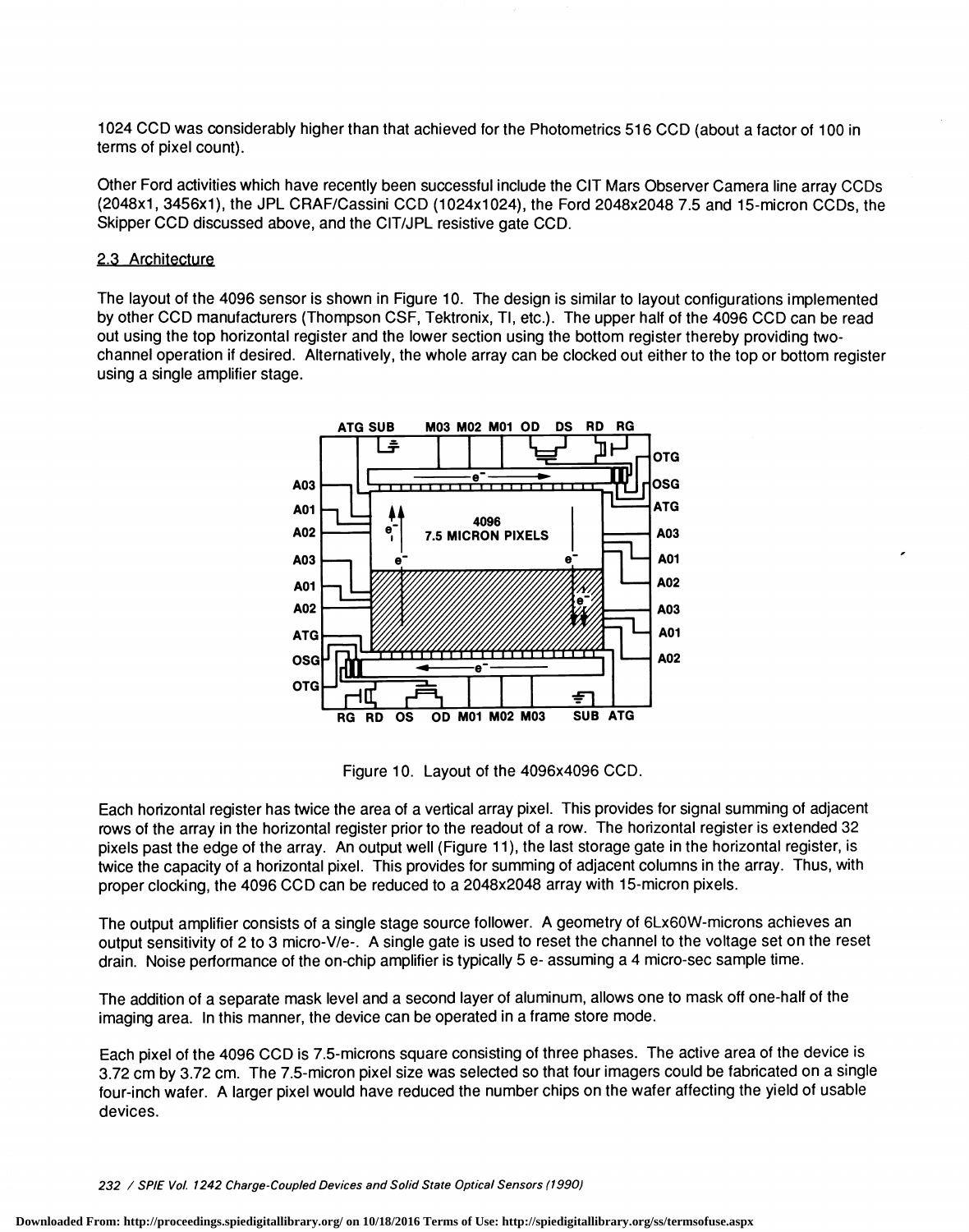

Figure 11. Design layout of the 4096 output structures.

## 2.4 Fabrication

Although a two-level poly process at Ford has been traditional, three-levels of poly were utilized for the 4096 array because of its size. This adds an additional level of poly-silicon processing to the fabrication; however, the improved yield by isolating each clock phase more than compensates. The three-phase design also allows more tolerance in defining the small 7.5-micron pixel. A four-phase double level poly CCD requires minimum design rules of 1 .75-microns whereas 2.5-micron geometries are required for a three-level COD process.

Experience at Ford has demonstrated that 30-50 ohm-cm p-type 15-micron epitaxial silicon on a 0.01-0.02 ohmcm substrate provides the optimum trade off in dark current, CTE, charge collection efficiency (CCE) and response in addition to acting as a preferential etch material for thinning the device and implementing backsideillumination.

A standard local oxidation of silicon (LOCOS) process is used to define the active areas of the device. A phosphorus implant is used to define the buried channel of the COD. An oxide-nitride gate dielectric is formed (500/500A), and three layers of poly-silicon are sequentially deposited (1500A), patterned, etched and oxidized to form the three clock phases. Next, an intermediate oxide layer is deposited. Contact holes are opened up and aluminum deposited to form interconnection of various structures. A protective overcoat glass is deposited and, if desired, a second layer of metal is deposited forming the shield plate for frame store operation.

A barrier mask allows a boron implant under phase 3 to adjust the channel potential and thus confine each pixel's signal charge during multi-pinned-phase (MPP) operation  $3.6, 7$ .

Results of the processing runs have been excellent with the first lot of 4096 imagers achieving better than a 50% shorts < (1 meg-ohm) yield. Very good cosmetically clean imagers have been produced.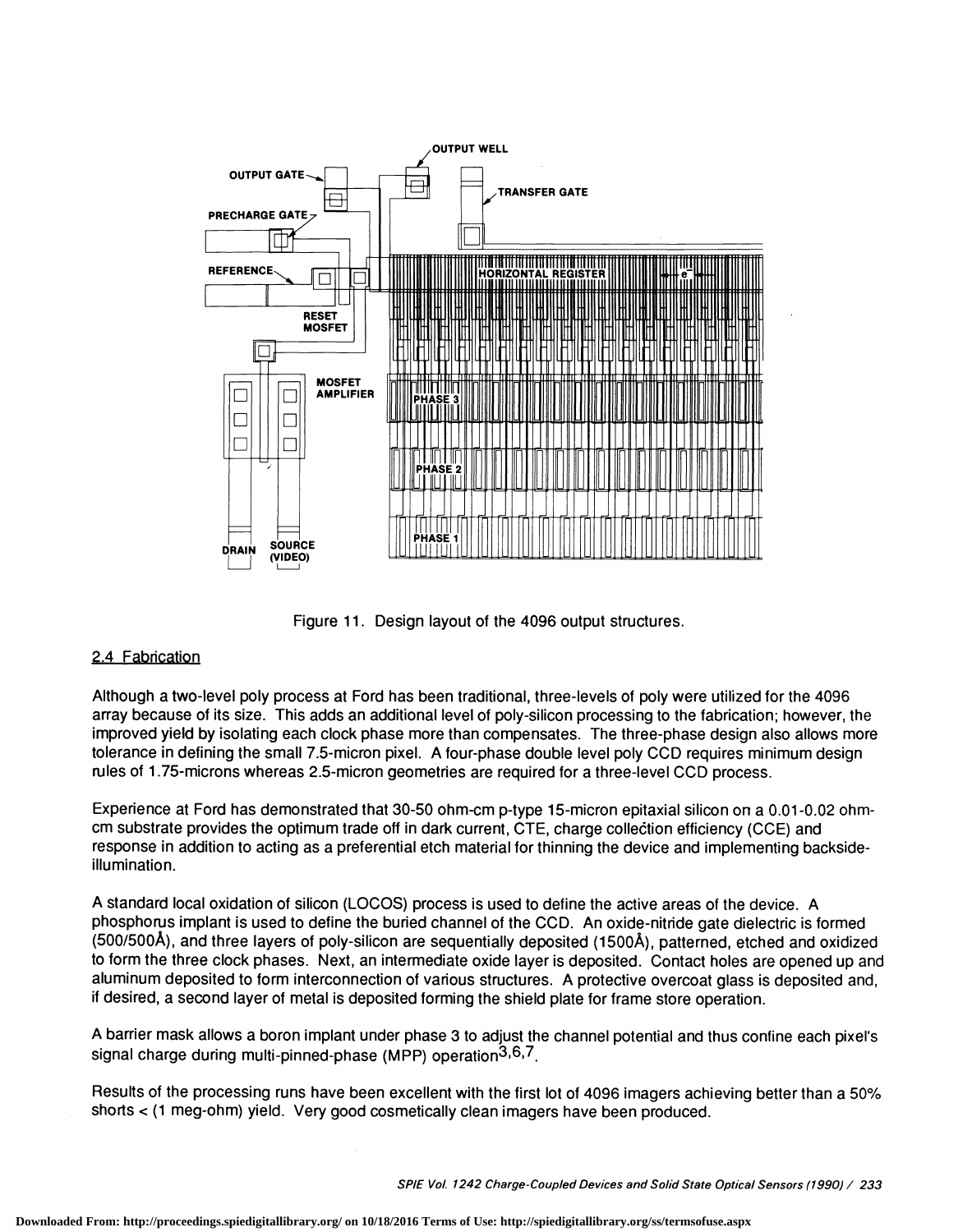#### 2.5 Performance

The performance achieved by the 4096 sensor is comparable to other Ford CCD imagers<sup>4,5,6</sup>. A full well capacity of 10,000 e- and 20,000 e- is achieved in the MPP and the partially inverted modes, respectively. Onchip amplifier linearity is better than 0.5% over the sensor's dynamic range. Dark current generation rates using MPP, partially inverted, and non-inverted operation are 0.027, 0.12 and 1.1 nano-amps/cm<sup>^2</sup> respectively at room temperature. A 45% peak QE is achieved at 7000Å. Pixel nonuniformity is less than 1.5% as measured by photon transfer, assuming partially inverted operation.

The CCD has been characterized using an Fe-55 x-ray source (1620 e-). CTE, for example, is better than 0.99999 for the vertical and horizontal registers without the addition of fat-zero charge. This performance is consistent with smaller Ford CODs indicating GTE for the 4096 imager is bulk state limited (i.e., limited by the density of bulk states in the starting silicon matenal). A dozen or so small charge traps (<200 e-) are observed within the array signifying that the trap population for the 4096 device is low, as is characteristic of Ford CCDs.

The 4096 does not exhibit surface residual image if clocked MPP or partially inverted. These modes of operation furnish holes at the Si-SiO<sub>2</sub> interface which recombine with electrons that are trapped at the interface when the CCD signal exceeds full well<sup>1,6</sup>.

Assuming 25 k pixels/sec pixel rate, typical of slow scan astronomical cameras, the 4096 sensor requires 11.3 minutes for complete frame read out (using a single amplifier). New problems are created because of the long read time. For example, one's patience wears thin waiting for the device to clear itself when it is mistakenly overexposed. Fortunately by employing inversion techniques the 4096 sensor can be erased in 40 millisecs without horizontal charge back-up. This is readily accomplished by running the verticals rapidly (10 micro-sec/line) while inverted and freezing the horizontals in the non-inverted state. Under these operating conditions the horizontal register acts as a dump drain accepting any amount of charge transferred into it. Bias conditions are such that charge diffuses down the register to the output diode. We have found that the fast erasure mode is required to speed up testing when characterizing the sensor.

Figure 12 shows three images of a dollar bill taken with an experimental 4096 CCD. The device exhibits only one saturated column blem, two blocked channels and a few low-level traps. it is impossible for us to display the entire 4096 image format due to the number of pixels involved and, therefore, only a partial area can be displayed at any one time. Figure 12a displays a 600Vx1000H section of the device at a peak signal level of 500 e-. Figure 12b is a magnified view of Figure 12a covering an area of 300Vx400H pixels. The sub-area represents 0.72% of the sensor. Figure 12c shows a 112Vx15OH pixel region representing only 0.1% of the active area. Individual pixels can be seen at this magnification. Guriously, this number of pixels displayed, although small, is still greater than the 100x100 Fairchild CCD that we tested nearly 18 years ago.

#### 2.6 Summary

The 4096x4096 GCD is currently the largest CCD manufactured in terms of pixel count. The 4096 is the first CCD fabricated that can directly compete with the resolution capability of photographic film. The resolution power of the 4096 is truly awesome. For example, two football fields set side-by-side can be resolved to 1 inch/pixel (including the side and goal zones). Looking skyward, the 4096 GOD can cover 68 arc minutes of the sky with 1 arc sec resolution (the moon extends about 32 arc minutes).

The success of the 4096 COD implies that even larger imagers are possible. Assuming that applications exist, it appears that the largest CCD that can be fabricated with 4-inch wafers is a 8192x8192 pixel device, although yield will be low since the GOD would occupy the entire wafer (similar to the Tektronix 2048x2048 COD which utilizes pixels greater than 20-microns). However, a 8192 CCD would present numerous difficulties for the user, primarily the problem of storing huge amounts of data. A 8192 CCD would produce over 130 million bytes of information per image assuming 16 bit encoding. Such an enormous amount of information is equivalent to a 27 million-word book or about 250 encyclopedias. The sensor format would match that of 409 320x512 CCDs. Readout time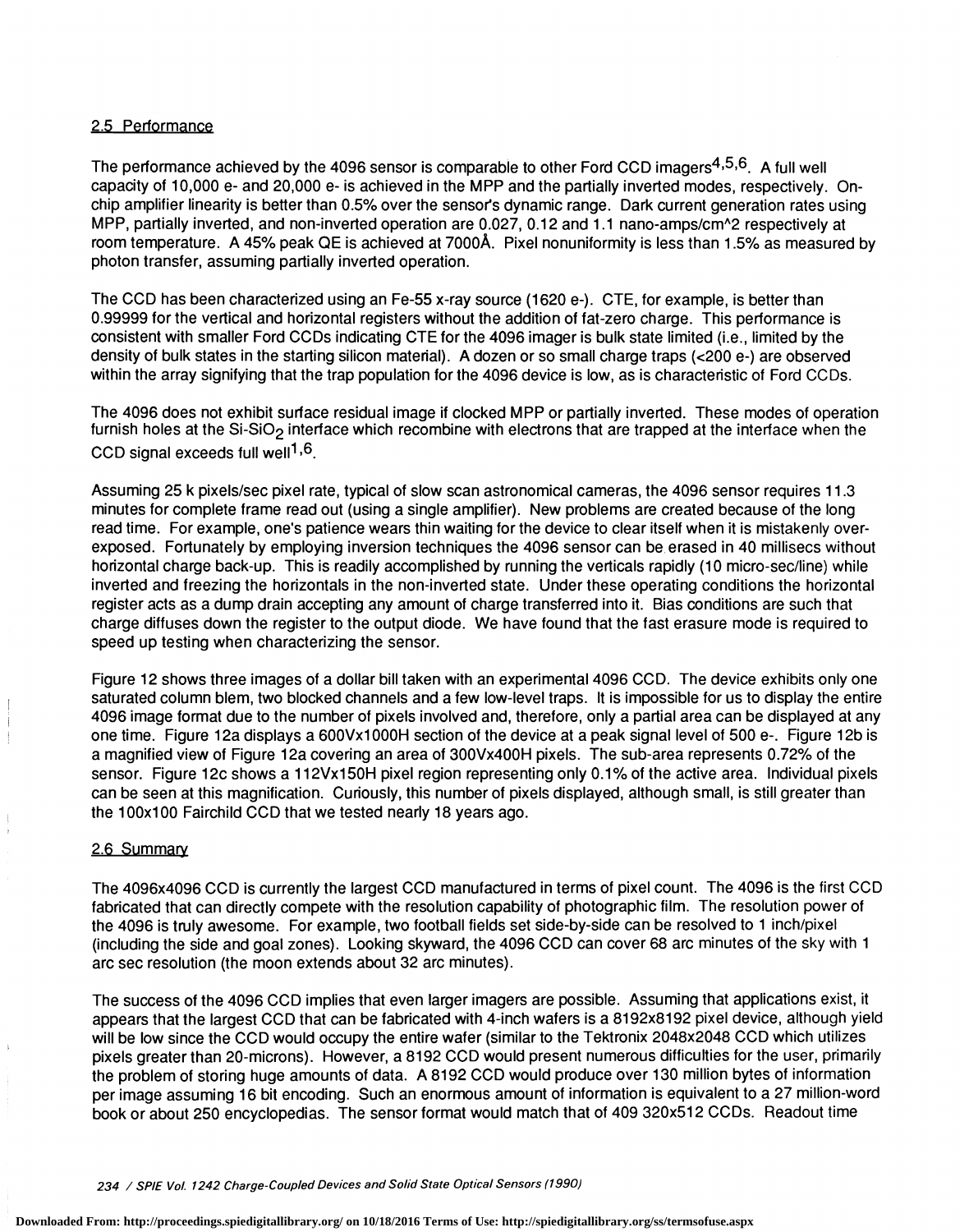would also present a problem. Assuming a single channel operating at 25 k pixel/sec, the device would require 42 minutes for readout. There are no immediate plans to fabricate such a device at Ford or at any other CCD manufacturer.



Figure 12a. Dollar bill image taken with the 4096 imager. A partial region occupying 600Vxl 000H pixels that embodies 3.5% of the CCD.



Figure 12b. Magnified view of Figure 12a of a 300Vx400H pixel section representing 0.72% of the CCD.

SPIE Vol. 1242 Charge-Coupled Devices and Solid State Optical Sensors (1990) / 235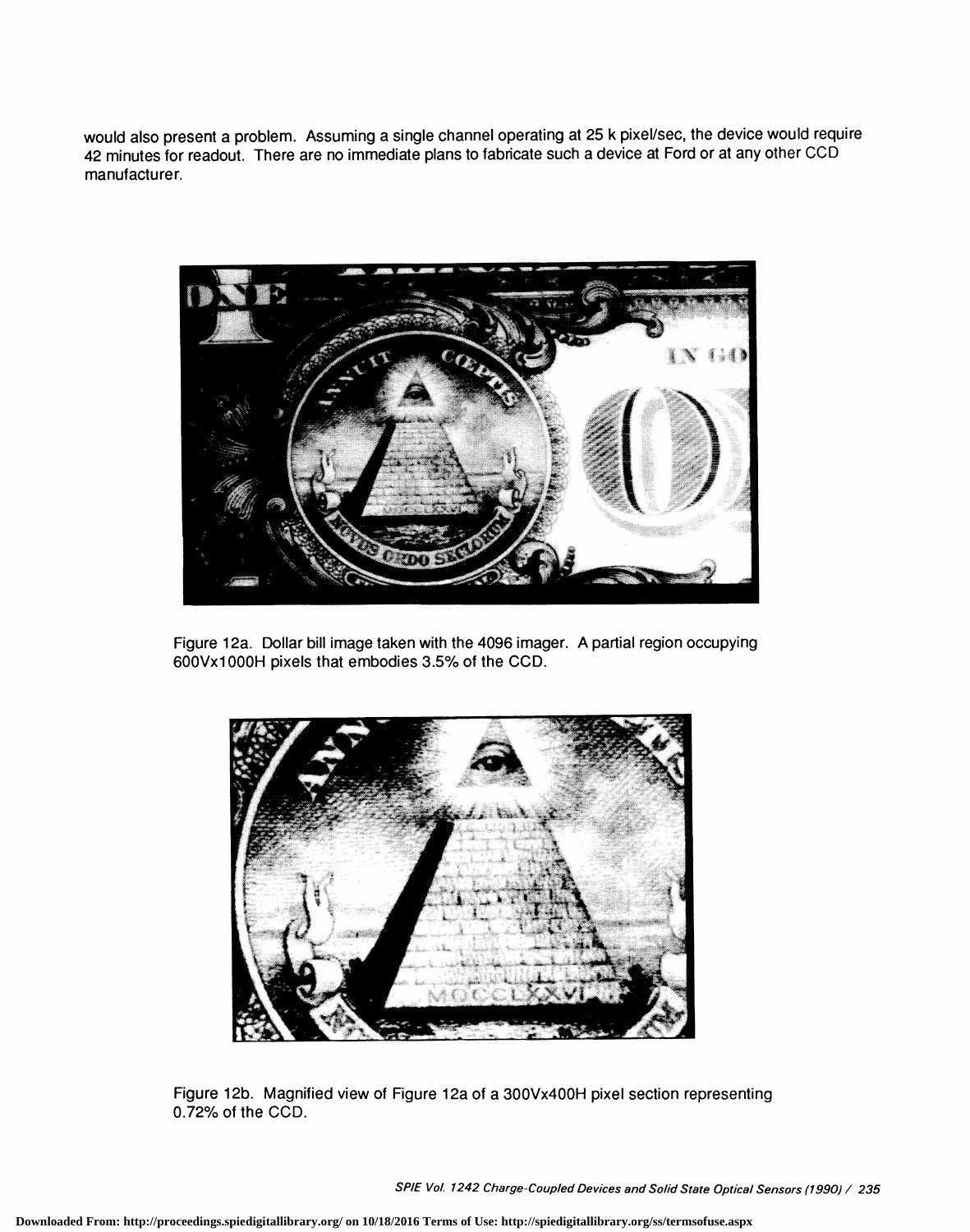

Figure 12c. Magnified view of Figure 12b showing 112Vx15OH pixels representing only 0.1% of the device.

## 3. ACKNOWLEDGMENTS

Skipper CCD funding was in part provided by the California Institute of Technology from a grant (AST-8503887) by the National Science Foundation. The 4096x4096 COD was funded with Ford Aerospace lR&D funds by Dr. Tony Tether, Vice President of Research and Development. Testing of both projects was carried out by the Jet Propulsion Laboratory, California Institute of Technology under contract with the National Aeronautics and Space Administration.

# 4. REFERENCES

1Janesick, J., T. Elliott, S. Collins, M. Blouke and J. Freeman, 1987,"Scientific Charge-Coupled Devices", Optical Engineeripg 26(8), p. 692-714.

2Blouke, M., F. Yang, D. Heidtmann, and J. Janesick, 1988, "Traps and Deferred Charge in CCDs", Instrumentation for Ground Based Optical Astronomy. Present and Future, L. Robinson ed., Springer-Verlag.

3janesick, J., T. Elliott, R.Bredthauer, Charles Chandler and B. Burke, 1988, "Fano Noise Limited CCDs" in X-ray Instrumentation in Astronomy II, Leon Golub, ed., Proc. SPIE 982, 70-95.

4Bredthauer, D., "Very Large Area 2048 and 4096 CCD Image Sensors", 1989, SPIE Optical and Optoelectronic Applied Science and Engineering, Vol. 1159.

5Bredthauer, R., C. Chandler, J. Janesick, T. McCurnin and G. Sims, 1988, "Recent CCD Technology Developments", Instrumentation for Ground Based Optical Astronomy. Present and Future, L. Robinson ed., Springer-Verlag, 486-492.

236 / SPIE Vol. 1242 Charge-Coupled Devices and Solid State Optical Sensors (1990)